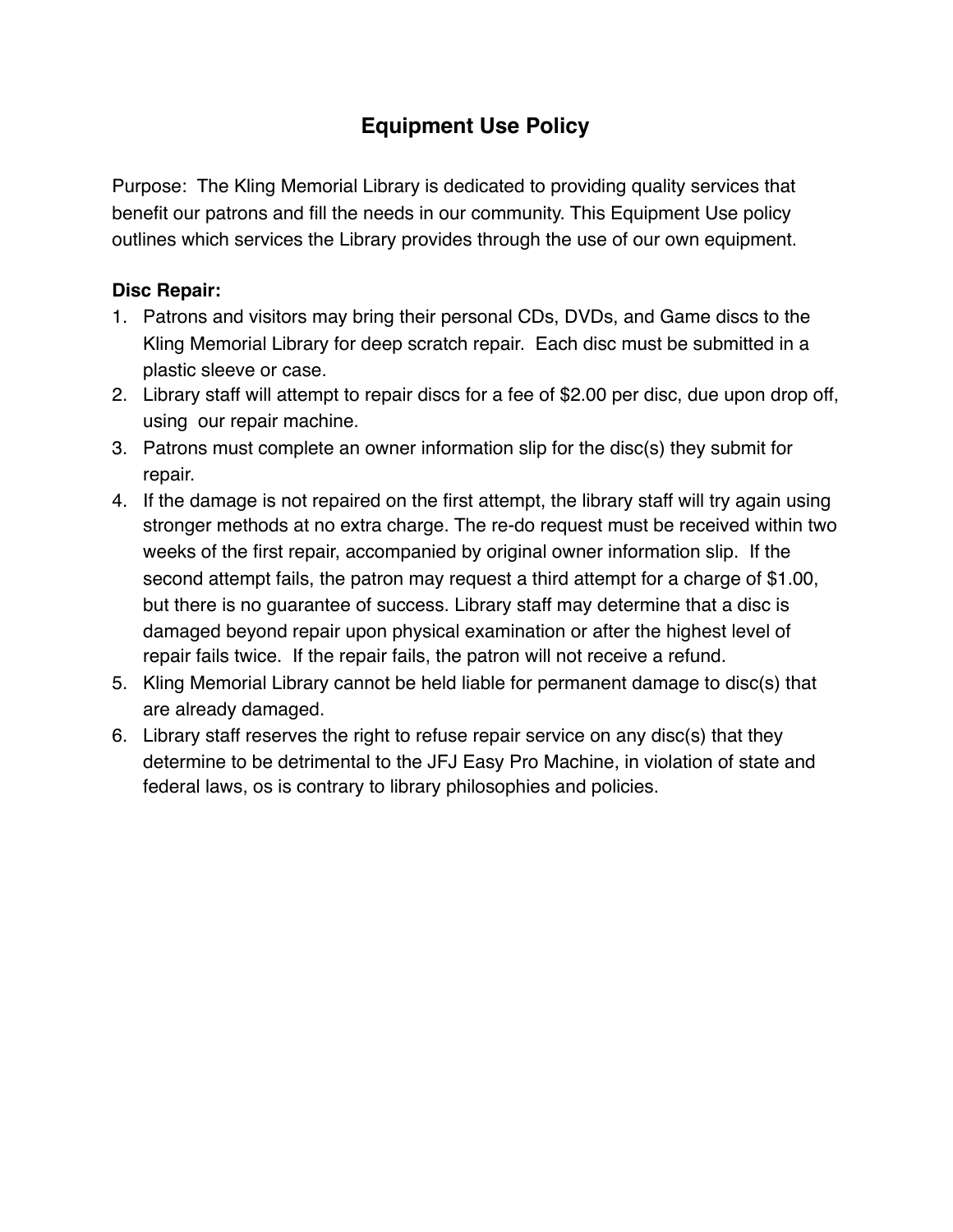## Disc Repair Form

Name: \_\_\_\_\_\_\_\_\_\_\_\_\_\_\_\_\_\_\_\_\_\_\_\_\_\_\_\_\_\_\_\_\_\_\_\_

Phone  $\#$ :

Name of discs:

1. . 2. . 3. . 4. . 5. . 6. . 7. .

8. .

Kling Memorial Library cannot be held liable for permanent damage to discs that are already damaged. Please pick up your discs in a timely manner. If the disc is left at the library more than two (2) months, it will be considered a donation to the library and may be added to the collection, sold or otherwise disposed. For full details, refer to the Disc Repair Policy.

Date of  $1^{st}$  repair  $\frac{1}{s}$  repair  $\frac{1}{s}$  staff init

comments

Date of  $2^{nd}$  repair  $\frac{1}{2}$   $\frac{1}{2}$  staff init

comments\_\_\_\_\_\_\_\_\_\_\_\_\_\_\_\_\_\_\_\_\_\_\_\_\_\_\_\_\_\_\_\_\_\_\_\_\_